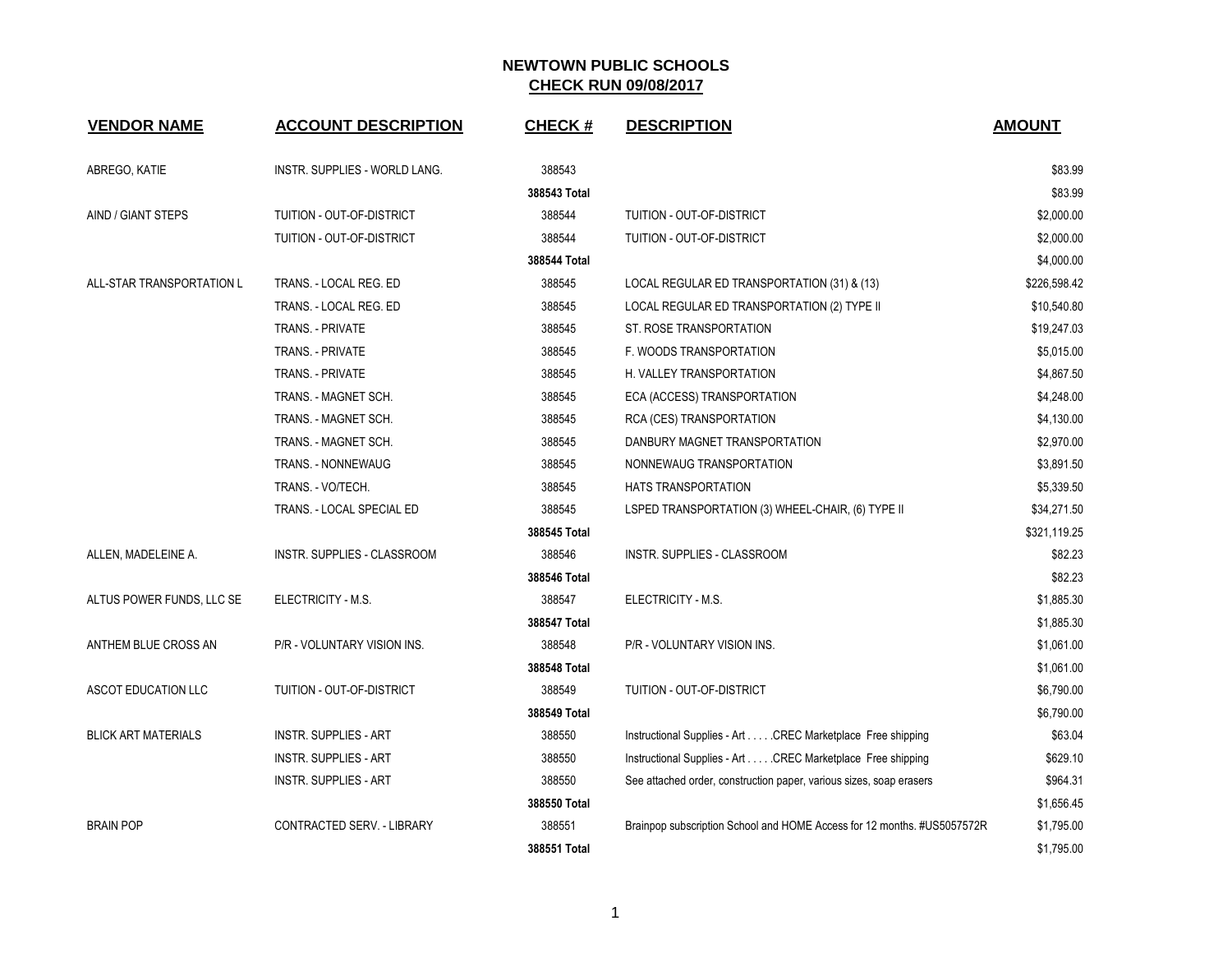| <b>VENDOR NAME</b>  | <b>ACCOUNT DESCRIPTION</b>       | <b>CHECK#</b> | <b>DESCRIPTION</b>                                                | <b>AMOUNT</b> |
|---------------------|----------------------------------|---------------|-------------------------------------------------------------------|---------------|
| CANFIELD, CHRISTIAN | STAFF TRAIN. - STAFF DEVELOP.    | 388552        | STAFF TRAIN. - STAFF DEVELOP.                                     | \$280.00      |
|                     |                                  | 388552 Total  |                                                                   | \$280.00      |
| CAROLINA BIOLOGICAL | <b>INSTR. SUPPLIES - SCIENCE</b> | 388553        | see attached list (fax-800-222-7112)                              | \$1,651.78    |
|                     |                                  | 388553 Total  |                                                                   | \$1,651.78    |
| CBS LLC             | EQUIPMENT - INFO. TECH.          | 388554        | Epson 965H                                                        | \$1,398.00    |
|                     | EQUIPMENT - INFO. TECH.          | 388554        | Chief Universal Mount                                             | \$238.00      |
|                     | EQUIPMENT - INFO. TECH.          | 388554        | Pole                                                              | \$30.00       |
|                     | EQUIPMENT - INFO. TECH.          | 388554        | HDMI to cat 6 converter                                           | \$298.00      |
|                     | EQUIPMENT - INFO. TECH.          | 388554        | Reed School 228A and 228B                                         | \$700.00      |
|                     |                                  | 388554 Total  |                                                                   | \$2,664.00    |
| <b>CES</b>          | TUITION - OUT-OF-DISTRICT        | 388555        | TUITION - OUT-OF-DISTRICT                                         | \$181,876.50  |
|                     |                                  | 388555 Total  |                                                                   | \$181,876.50  |
| CHOW, SARAH         | INSTR. SUPPLIES - WORLD LANG.    | 388556        | INSTR. SUPPLIES - WORLD LANG.                                     | \$34.99       |
|                     |                                  | 388556 Total  |                                                                   | \$34.99       |
| <b>CMEA</b>         | MEMBERSHIPS - MUSIC              | 388557        | School Association fee per attached renewal.                      | \$140.00      |
|                     |                                  | 388557 Total  |                                                                   | \$140.00      |
| CONNCASE            | MEMBERSHIPS - PUPIL SERV.        | 388558        | <b>RENEWAL</b>                                                    | \$800.00      |
|                     | MEMBERSHIPS - PUPIL SERV.        | 388558        | MEMBERSHIP                                                        | \$60.00       |
|                     |                                  | 388558 Total  |                                                                   | \$860.00      |
| CONNEC-TO-TALK      | PROF. SERV. - PSYCH/MED. EVAL.   | 388559        | COVERAGE FOR BT AT HOM AND BCBA MG                                | \$1,530.00    |
|                     | PROF. SERV. - PSYCH/MED. EVAL.   | 388559        | COVERAGE FOR BT AT HOM AND BCBA MG                                | \$840.00      |
|                     |                                  | 388559 Total  |                                                                   | \$2,370.00    |
| <b>CRYSTAL ROCK</b> | INSTR. SUPPLIES - CLASSROOM      | 388560        | Rental of Water cooler/heater for 1                               | \$5.00        |
|                     |                                  | 388560 Total  |                                                                   | \$5.00        |
| DEMCO INC.          | <b>SUPPLIES - LIBRARY</b>        | 388561        | Educational Supplies Library Quote W7187020 shipping included     | \$158.68      |
|                     | SUPPLIES - LIBRARY               | 388561        | Library supplies includes shipping                                | \$198.91      |
|                     | SUPPLIES - LIBRARY               | 388561        | 4 boxes Superfold 10in x 21in Jacket.                             | \$63.60       |
|                     | <b>SUPPLIES - LIBRARY</b>        | 388561        | 2 boxes Superfold 9in x 19in jacket.                              | \$30.16       |
|                     | SUPPLIES - LIBRARY               | 388561        | 1 roll vinyl clear laminate 4 mil 12in x 600in. Quote # G7230012. | \$35.83       |
|                     |                                  | 388561 Total  |                                                                   | \$487.18      |
| <b>EDADVANCE</b>    | TRANS. - OUT-OF-DISTRICT         | 388562        | JULY 2017 TRANSPORTATION                                          | \$78,475.34   |
|                     |                                  | 388562 Total  |                                                                   | \$78,475.34   |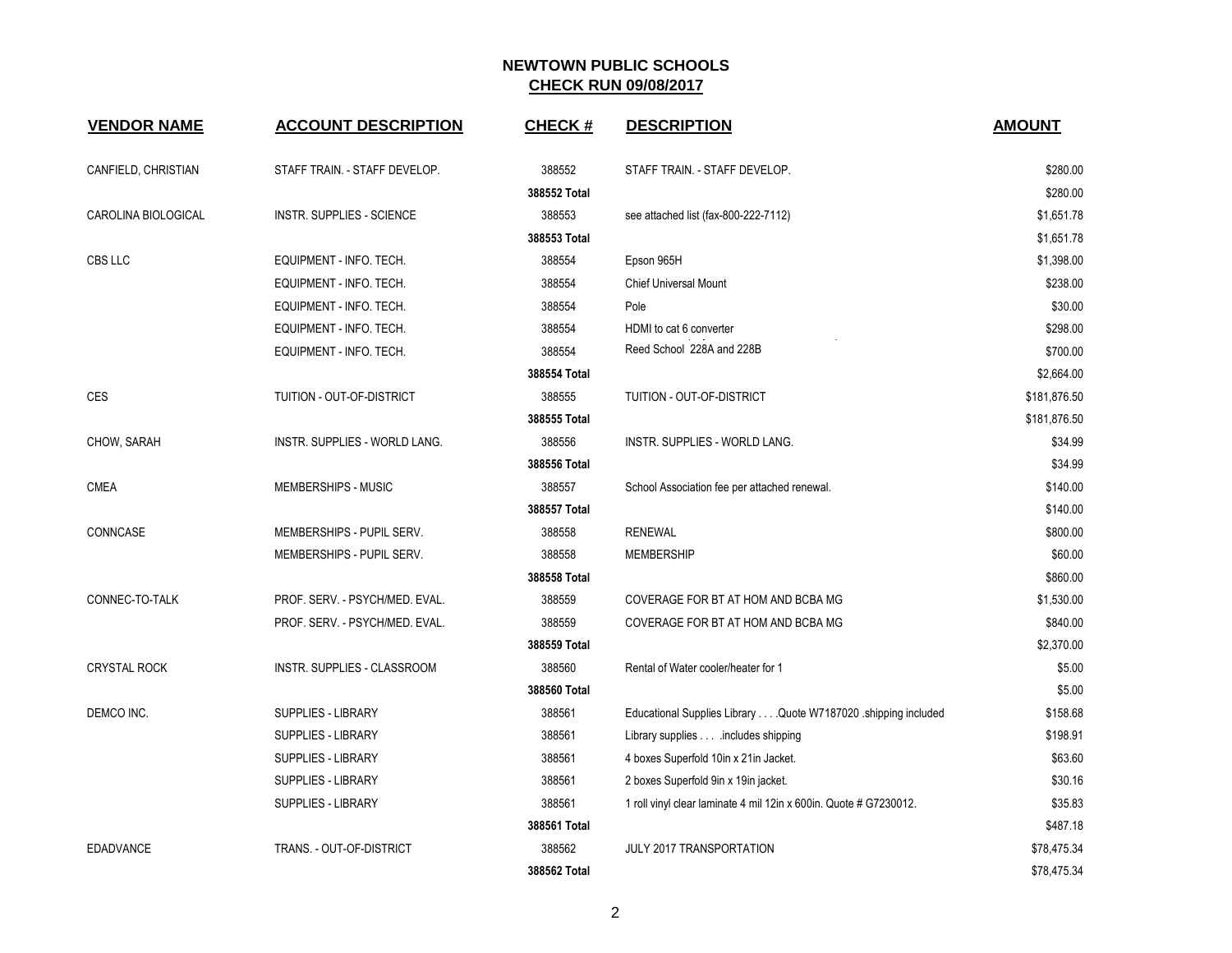| <b>VENDOR NAME</b>         | <b>ACCOUNT DESCRIPTION</b>       | <b>CHECK#</b> | <b>DESCRIPTION</b>                                                              | <b>AMOUNT</b> |
|----------------------------|----------------------------------|---------------|---------------------------------------------------------------------------------|---------------|
| EVERSOURCE (ELEC-BOE)      | ELECTRICITY - RIS.               | 388563        | ELECTRICITY - RIS.                                                              | \$25.601.41   |
|                            | ELECTRICITY - M.S.               | 388563        | ELECTRICITY - M.S.                                                              | \$5,685.07    |
|                            |                                  | 388563 Total  |                                                                                 | \$31,286.48   |
| FLINN SCIENTIFIC INC       | <b>INSTR. SUPPLIES - SCIENCE</b> | 388564        | Limestone Chalk for Science classes                                             | \$16.30       |
|                            | <b>INSTR. SUPPLIES - SCIENCE</b> | 388564        | Marble for student use in Science classes                                       | \$17.50       |
|                            | <b>INSTR. SUPPLIES - SCIENCE</b> | 388564        | Shipping                                                                        | \$13.95       |
|                            |                                  | 388564 Total  |                                                                                 | \$47.75       |
| FONOVIC, JESSICA           | <b>INSTR. SUPPLIES - SCIENCE</b> | 388565        | <b>INSTR. SUPPLIES - SCIENCE</b>                                                | \$31.19       |
|                            | STAFF TRAIN. - STAFF DEVELOP.    | 388565        | STAFF TRAIN. - STAFF DEVELOP.                                                   | \$280.00      |
|                            |                                  | 388565 Total  |                                                                                 | \$311.19      |
| HB COMMUNICATIONS INC.     | <b>SUPPLIES - LIBRARY</b>        | 388566        | <b>INSTALL PROJECTOR IN B138</b>                                                | \$2,136.00    |
|                            | EQUIPMENT - INFO. TECH.          | 388566        | Epson Powerlite 530                                                             | \$769.00      |
|                            | EQUIPMENT - INFO. TECH.          | 388566        | Chief Adapter Plate                                                             | \$20.00       |
|                            | EQUIPMENT - INFO. TECH.          | 388566        | Speed Connect Fixed Extensions Column                                           | \$15.00       |
|                            | EQUIPMENT - INFO. TECH.          | 388566        | Labor to remove old projector and install short throw -Middle School - 11 Queen | \$231.00      |
|                            | REPAIRS - INFO. TECH.            | 388566        | Epson Powerlite 965H, install and removal of Epson 83cC2 - NMSquote 20098.      | \$876.00      |
|                            |                                  | 388566 Total  |                                                                                 | \$4,047.00    |
| <b>HERITAGE HOTEL</b>      | STAFF TRAIN. - ADMIN.            | 388567        | P/D RIS Leadership Team 8/21/17 =                                               | \$892.80      |
|                            |                                  | 388567 Total  |                                                                                 | \$892.80      |
| HIRUO, AMY                 | STAFF TRAIN. - STAFF DEVELOP.    | 388568        | STAFF TRAIN. - STAFF DEVELOP.                                                   | \$280.00      |
|                            |                                  | 388568 Total  |                                                                                 | \$280.00      |
| <b>INFOBASE PUBLISHING</b> | CONTRACTED SERV. - LIBRARY       | 388569        | World Geography and Culture Online for 12 months starting July 1, 2017          | \$801.47      |
|                            | CONTRACTED SERV. - LIBRARY       | 388569        | Renewal for 2017-2018 school year, no shipping                                  | \$7,409.39    |
|                            |                                  | 388569 Total  |                                                                                 | \$8,210.86    |
| <b>ITSAVVY LLC</b>         | INSTR. SUPPLIES - COMPUTER ED.   | 388570        | Projector lamp for powerlite 450 per attached quote.Free shipping               | \$398.16      |
|                            |                                  | 388570 Total  |                                                                                 | \$398.16      |
| LAISO, KIMBERLY            | INSTR. SUPPLIES - CLASSROOM      | 388571        | INSTR. SUPPLIES - CLASSROOM                                                     | \$50.00       |
|                            |                                  | 388571 Total  |                                                                                 | \$50.00       |
| <b>LEARNING A-Z</b>        | INSTR. SUPPLIES - SP. ED. PREK-8 | 388572        | RENEWAL LEARNING A-Z LAURA ESPOSITO, SANDY HOOK SCHOOL                          | \$329.85      |
|                            |                                  | 388572 Total  |                                                                                 | \$329.85      |
| LEBLANC, VALERIE           | STAFF TRAIN. - STAFF DEVELOP.    | 388573        | STAFF TRAIN. - STAFF DEVELOP.                                                   | \$280.00      |
|                            |                                  | 388573 Total  |                                                                                 | \$280.00      |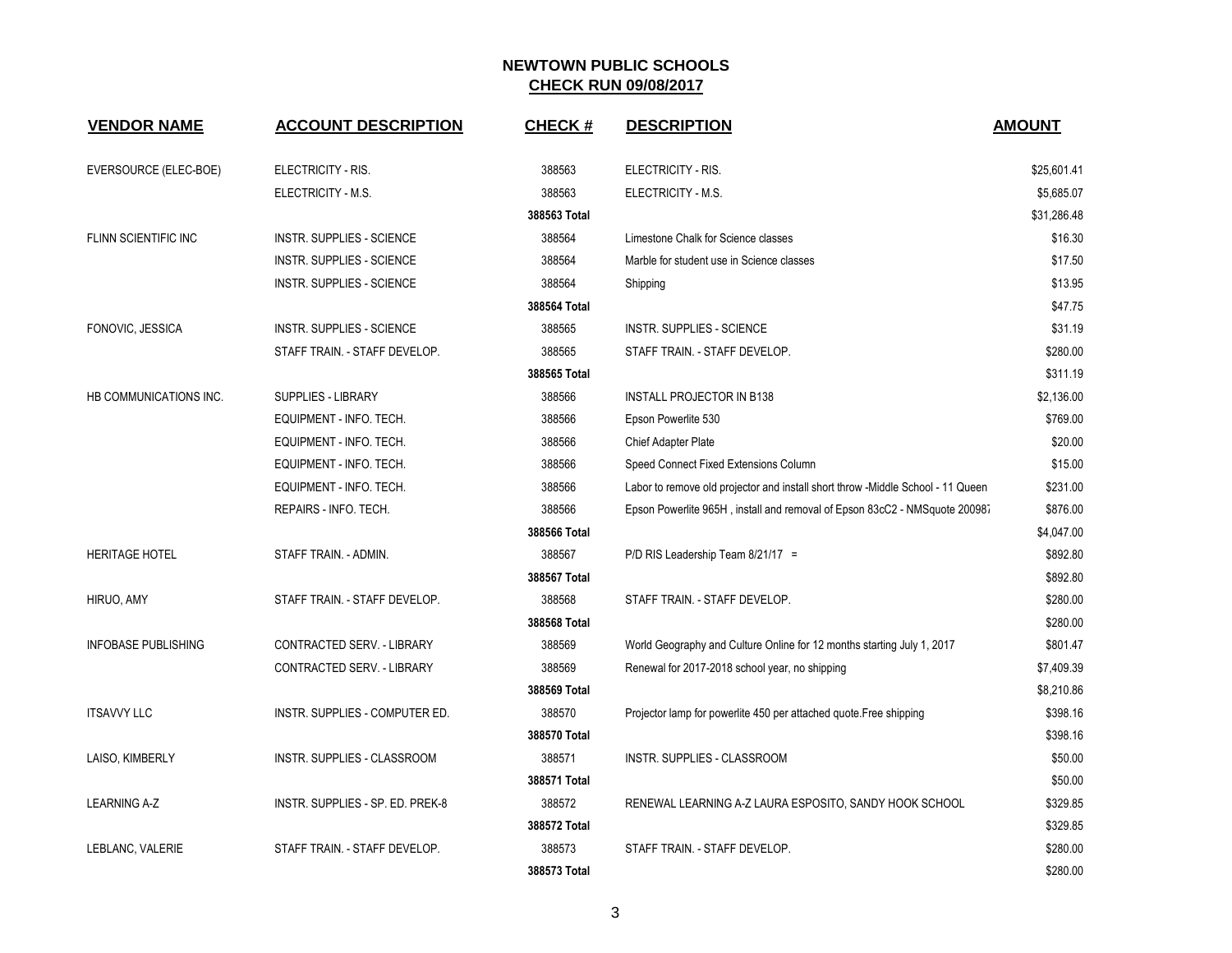| <b>VENDOR NAME</b>      | <b>ACCOUNT DESCRIPTION</b>          | <b>CHECK#</b> | <b>DESCRIPTION</b>                                              | <b>AMOUNT</b> |
|-------------------------|-------------------------------------|---------------|-----------------------------------------------------------------|---------------|
| MACHADO, ANA PAULA DR.  | MEDICAL ADVISOR - HEALTH ADMIN      | 388574        | SEP 2017 MEDICAL DIRECTOR                                       | \$1,000.00    |
|                         |                                     | 388574 Total  |                                                                 | \$1,000.00    |
| MAGNAKLEEN SERVICES LLC | <b>B&amp;G SUPPLIES - CUSTODIAL</b> | 388575        | MOP / RUG SERVICE (ALL SCHOOLS) 2017-2018                       | \$47.15       |
|                         | <b>B&amp;G SUPPLIES - CUSTODIAL</b> | 388575        | MOP / RUG SERVICE (ALL SCHOOLS) 2017-2018                       | \$60.65       |
|                         | <b>B&amp;G SUPPLIES - CUSTODIAL</b> | 388575        | MOP / RUG SERVICE (ALL SCHOOLS) 2017-2018                       | \$33.80       |
|                         | <b>B&amp;G SUPPLIES - CUSTODIAL</b> | 388575        | MOP / RUG SERVICE (ALL SCHOOLS) 2017-2018                       | \$30.65       |
|                         | <b>B&amp;G SUPPLIES - CUSTODIAL</b> | 388575        | MOP / RUG SERVICE (ALL SCHOOLS) 2017-2018                       | \$21.50       |
|                         | <b>B&amp;G SUPPLIES - CUSTODIAL</b> | 388575        | MOP / RUG SERVICE (ALL SCHOOLS) 2017-2018                       | \$28.25       |
|                         | <b>B&amp;G SUPPLIES - CUSTODIAL</b> | 388575        | MOP / RUG SERVICE (ALL SCHOOLS) 2017-2018                       | \$109.70      |
|                         | <b>B&amp;G SUPPLIES - CUSTODIAL</b> | 388575        | MOP / RUG SERVICE (ALL SCHOOLS) 2017-2018                       | \$100.50      |
|                         | <b>B&amp;G SUPPLIES - CUSTODIAL</b> | 388575        | MOP / RUG SERVICE (ALL SCHOOLS) 2017-2018                       | \$130.00      |
|                         | <b>B&amp;G SUPPLIES - CUSTODIAL</b> | 388575        | MOP / RUG SERVICE (ALL SCHOOLS) 2017-2018                       | \$166.50      |
|                         | <b>B&amp;G SUPPLIES - CUSTODIAL</b> | 388575        | MOP / RUG SERVICE (ALL SCHOOLS) 2017-2018                       | \$18.00       |
|                         | <b>B&amp;G SUPPLIES - CUSTODIAL</b> | 388575        | MOP / RUG SERVICE (ALL SCHOOLS) 2017-2018                       | \$48.50       |
|                         | <b>B&amp;G SUPPLIES - CUSTODIAL</b> | 388575        | MOP / RUG SERVICE (ALL SCHOOLS) 2017-2018                       | \$26.00       |
|                         | <b>B&amp;G SUPPLIES - CUSTODIAL</b> | 388575        | MOP / RUG SERVICE (ALL SCHOOLS) 2017-2018                       | \$18.00       |
|                         |                                     | 388575 Total  |                                                                 | \$839.20      |
| MASON W.B. INC.         | OFF. SUPPLIES - BUS. SERV.          | 388576        | <b>WATER 2017/18</b>                                            | \$24.95       |
|                         | OFF. SUPPLIES - BUS. SERV.          | 388576        | WATER 2017/18                                                   | \$12.38       |
|                         | OFF. SUPPLIES - BUS. SERV.          | 388576        | <b>SUPPLIES 2017/18</b>                                         | \$69.88       |
|                         | INSTR. SUPPLIES - CLASSROOM         | 388576        | Bostich quiet sharp electric pencil sharpeners Free shipping    | \$305.80      |
|                         | INSTR. SUPPLIES - CLASSROOM         | 388576        | Classroom supplies, rack, timers, calendars blocks, no shipping | \$91.42       |
|                         | INSTR. SUPPLIES - CLASSROOM         | 388576        | Classroom supplies, rack, timers, calendars blocks, no shipping | \$5.93        |
|                         | INSTR. SUPPLIES - CLASSROOM         | 388576        | Classroom supplies, rack, timers, calendars blocks, no shipping | \$12.89       |
|                         | INSTR. SUPPLIES - CLASSROOM         | 388576        | Classroom supplies, rack, timers, calendars blocks, no shipping | \$10.18       |
|                         | <b>INSTR. SUPPLIES - CLASSROOM</b>  | 388576        | Classroom supplies, rack, timers, calendars blocks, no shipping | \$21.23       |
|                         | INSTR. SUPPLIES - CLASSROOM         | 388576        | Classroom supplies, rack, timers, calendars blocks, no shipping | \$19.99       |
|                         | INSTR. SUPPLIES - CLASSROOM         | 388576        | Kinder Supplies - no shipping                                   | (\$25.99)     |
|                         | INSTR. SUPPLIES - CLASSROOM         | 388576        | Kinder Supplies - no shipping                                   | \$11.44       |
|                         | INSTR. SUPPLIES - CLASSROOM         | 388576        | Kinder Supplies - no shipping                                   | \$8.95        |
|                         | <b>INSTR. SUPPLIES - CLASSROOM</b>  | 388576        | Kinder Supplies - no shipping                                   | (\$8.95)      |
|                         | INSTR. SUPPLIES - CLASSROOM         | 388576        | Kinder Supplies - no shipping                                   | \$181.43      |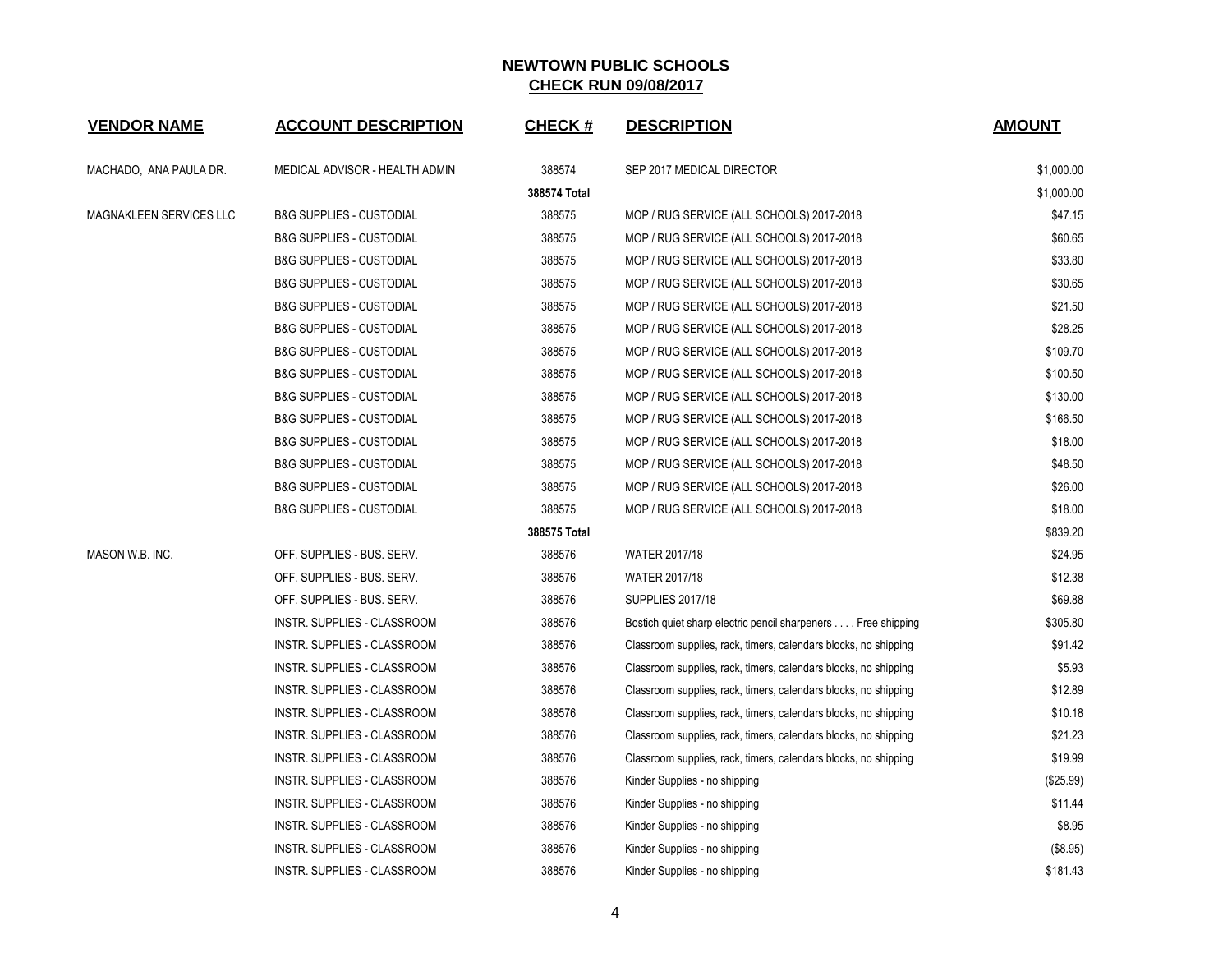| <b>VENDOR NAME</b>    | <b>ACCOUNT DESCRIPTION</b>     | <b>CHECK#</b> | <b>DESCRIPTION</b>                                             | <b>AMOUNT</b> |
|-----------------------|--------------------------------|---------------|----------------------------------------------------------------|---------------|
| MASON W.B. INC.       | INSTR. SUPPLIES - CLASSROOM    | 388576        | Kinder Supplies - no shipping                                  | \$25.99       |
|                       | INSTR. SUPPLIES - CLASSROOM    | 388576        | Kinder Supplies - no shipping                                  | \$22.98       |
|                       | INSTR. SUPPLIES - CLASSROOM    | 388576        | Kinder Supplies - no shipping                                  | \$25.99       |
|                       | OFF. SUPPLIES - PUPIL SERV.    | 388576        | SAFCO ORGANIZER SAF-7121BL                                     | \$178.99      |
|                       | <b>INSTR. SUPPLIES - MUSIC</b> | 388576        | Ziploc bags for music class.                                   | \$69.98       |
|                       | <b>INSTR. SUPPLIES - MUSIC</b> | 388576        | CD R Discs pack of 100 for use in music classes. Free shipping | \$21.01       |
|                       |                                | 388576 Total  |                                                                | \$1,086.47    |
| NEWTOWN BOARD OF EDU  | <b>MEDICAL INS. PREMIUMS</b>   | 388577        | LONG TERM DISABILITY                                           | \$2,308.87    |
|                       | MEDICAL INS. PREMIUMS          | 388577        | <b>TRAVEL ACCIDENT</b>                                         | \$1,200.00    |
|                       | <b>ADMINISTRATION FEES</b>     | 388577        | <b>COBRA/RETIREE ADMIN FEE</b>                                 | \$530.00      |
|                       | LIFE INSURANCE                 | 388577        | AD&D AND LIFE PREMIUM                                          | \$6,891.84    |
|                       |                                | 388577 Total  |                                                                | \$10,930.71   |
| NEWTOWN MIDDLE SCHOOL | OFF. SUPPLIES - ADMIN.         | 388578        | Professional Development Refreshments for coordinator luncheon | \$126.40      |
|                       |                                | 388578 Total  |                                                                | \$126.40      |
| NEXTSTAGE DESIGN LLC  | PROF. SERV. - B. & G.          | 388579        | NEWTOWN HIGH SCHOOL AUDITORIUM RENOVATION PHASE 2              | \$5,000.00    |
|                       | PROF. SERV. - B. & G.          | 388579        | NEWTOWN HIGH SCHOOL AUDITORIUM RENOVATION PHASE 2              | \$5,000.00    |
|                       |                                | 388579 Total  |                                                                | \$10,000.00   |
| NICHOLSON, DARRYL     | INSTR. SUPPLIES - CLASSROOM    | 388580        | INSTR. SUPPLIES - CLASSROOM                                    | \$229.35      |
|                       |                                | 388580 Total  |                                                                | \$229.35      |
| NOODLE TOOLS INC.     | CONTRACTED SERV. - LIBRARY     | 388581        | Noodle tools renewal (8/21/2017-8/21/2018)                     | \$283.50      |
|                       |                                | 388581 Total  |                                                                | \$283.50      |
| PARILLE, KRISTI       | INSTR. SUPPLIES - WORLD LANG.  | 388582        | INSTR. SUPPLIES - WORLD LANG.                                  | \$34.99       |
|                       |                                | 388582 Total  |                                                                | \$34.99       |
| PASCO SCIENTIFIC      | INSTR. SUPPLIES - SCIENCE      | 388583        | SEE ATTACHED LIST PAGE 1-LOWELL, PAGE 2                        | \$1,407.00    |
|                       |                                | 388583 Total  |                                                                | \$1,407.00    |
| PCM-G                 | EQUIPMENT - INFO. TECH.        | 388584        | PC Anywhere Cart 13763268 36 Bay                               | \$12,285.00   |
|                       | EQUIPMENT - INFO. TECH.        | 388584        | Shipping with no loading dock Per quote 50049576218            | \$125.00      |
|                       |                                | 388584 Total  |                                                                | \$12,410.00   |
| PELLIGRA, CAROL       | <b>INSTR. SUPPLIES - ART</b>   | 388585        | <b>INSTR. SUPPLIES - ART</b>                                   | \$34.97       |
|                       |                                | 388585 Total  |                                                                | \$34.97       |
| PETROVICH, LISA       | OFF. SUPPLIES - ADMIN.         | 388586        | OFF. SUPPLIES - ADMIN.                                         | \$40.07       |
|                       |                                | 388586 Total  |                                                                | \$40.07       |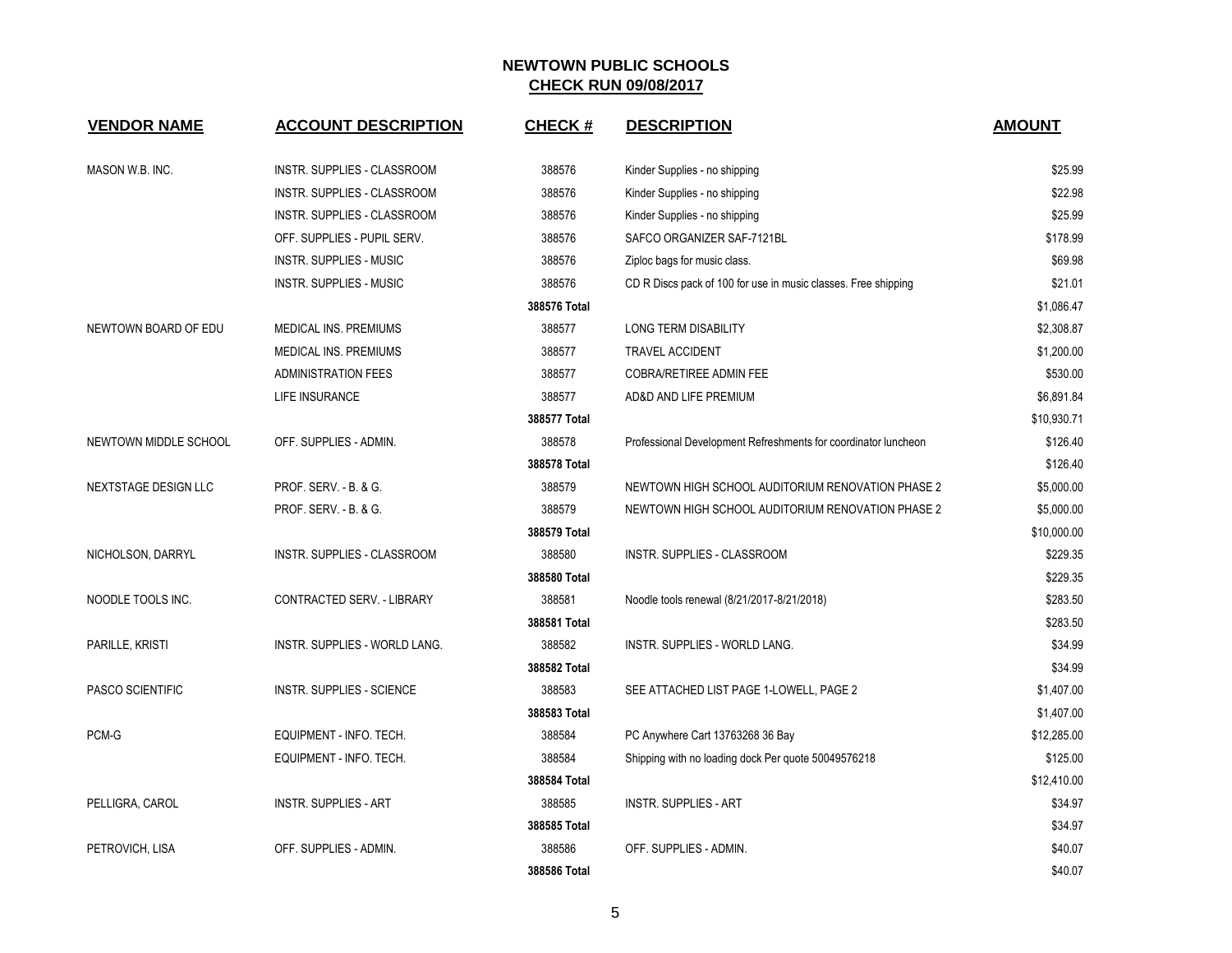| <b>VENDOR NAME</b>          | <b>ACCOUNT DESCRIPTION</b>          | <b>CHECK#</b> | <b>DESCRIPTION</b>                                               | <b>AMOUNT</b> |
|-----------------------------|-------------------------------------|---------------|------------------------------------------------------------------|---------------|
| PIERCE, CHRISSIE            | STAFF TRAIN. - STAFF DEVELOP.       | 388587        | STAFF TRAIN. - STAFF DEVELOP.                                    | \$185.00      |
|                             |                                     | 388587 Total  |                                                                  | \$185.00      |
| POMPANO, MARK J.            | STAFF TRAVEL - SECURITY             | 388588        | STAFF TRAVEL - SECURITY                                          | \$85.60       |
|                             |                                     | 388588 Total  |                                                                  | \$85.60       |
| PROJECT ADVENTURE, I        | INSTR. SUPPLIES - PROJECT ADVENTURE | 388589        | Items per attached, including harnesses, helmets, dynamic rope   | \$1,221.61    |
|                             |                                     | 388589 Total  |                                                                  | \$1,221.61    |
| REALLY GOOD STUFF INC.      | <b>INSTR. SUPPLIES - CLASSROOM</b>  | 388590        | Book Bins, Baskets & Shields - no shipping                       | \$250.44      |
|                             |                                     | 388590 Total  |                                                                  | \$250.44      |
| RENAISSANCE LEARNING        | CONTRACTED SERV. - READING          | 388591        | Accelerated Reading and STARR Reading Quote #1778830             | \$6,954.00    |
|                             | <b>INSTR. SUPPLIES - READING</b>    | 388591        | Accelerated Reading and STARR Reading Quote # 1778530            | \$863.50      |
|                             |                                     | 388591 Total  |                                                                  | \$7,817.50    |
| SCHOOL SPECIALTY            | INSTR. SUPPLIES - CLASSROOM         | 388592        | Classroom supplies, paint, tape, stickers, bus tags, no shipping | \$133.49      |
|                             | <b>INSTR. SUPPLIES - ART</b>        | 388592        | Art supplies-see attached, no shipping                           | \$67.53       |
| <b>SCHOOL SPECIALTY</b>     | INSTR. SUPPLIES - CLASSROOM         | 388592        | Composition books for LA students, 7th grade.                    | \$320.00      |
|                             | <b>INSTR. SUPPLIES - CLASSROOM</b>  | 388592        | Ruled index cards FREE SHIPPING                                  | \$23.00       |
|                             |                                     | 388592 Total  |                                                                  | \$544.02      |
| <b>SECURE ECO SHRED</b>     | OFF. SUPPLIES - ADMIN.              | 388593        | for monthly shredding contract                                   | \$70.00       |
|                             |                                     | 388593 Total  |                                                                  | \$70.00       |
| SOUND LISTENING ENVIRONMENT | INSTR. SUPPLIES - CLASSROOM         | 388594        | Classroom set of Hushh-ups                                       | \$239.00      |
|                             | INSTR. SUPPLIES - CLASSROOM         | 388594        | Shipping                                                         | \$35.85       |
|                             |                                     | 388594 Total  |                                                                  | \$274.85      |
| STENTIFORD, TOD             | STAFF TRAIN. - STAFF DEVELOP.       | 388595        | STAFF TRAIN. - STAFF DEVELOP.                                    | \$280.00      |
|                             |                                     | 388595 Total  |                                                                  | \$280.00      |
| STEPNEY HARDWARE INC.       | <b>B&amp;G SUPPLIES - MAINT.</b>    | 388596        | MAINT SUPPLIES 2017-2018                                         | \$204.90      |
|                             | <b>B&amp;G SUPPLIES - MAINT.</b>    | 388596        | MAINT SUPPLIES 2017-2018                                         | \$204.99      |
|                             | <b>B&amp;G SUPPLIES - MAINT.</b>    | 388596        | MAINT SUPPLIES 2017-2018                                         | \$11.98       |
|                             | <b>B&amp;G SUPPLIES - MAINT.</b>    | 388596        | MAINT SUPPLIES 2017-2018                                         | \$65.07       |
|                             |                                     | 388596 Total  |                                                                  | \$486.94      |
| TOOLS4EVER                  | TECH. SOFTWARE - INFO. TECH.        | 388597        | <b>UMRA Licensee</b>                                             | \$300.00      |
|                             | TECH. SOFTWARE - INFO. TECH.        | 388597        | UMRA Licenses Platinum support through 7-26-18                   | \$90.00       |
|                             |                                     | 388597 Total  |                                                                  | \$390.00      |